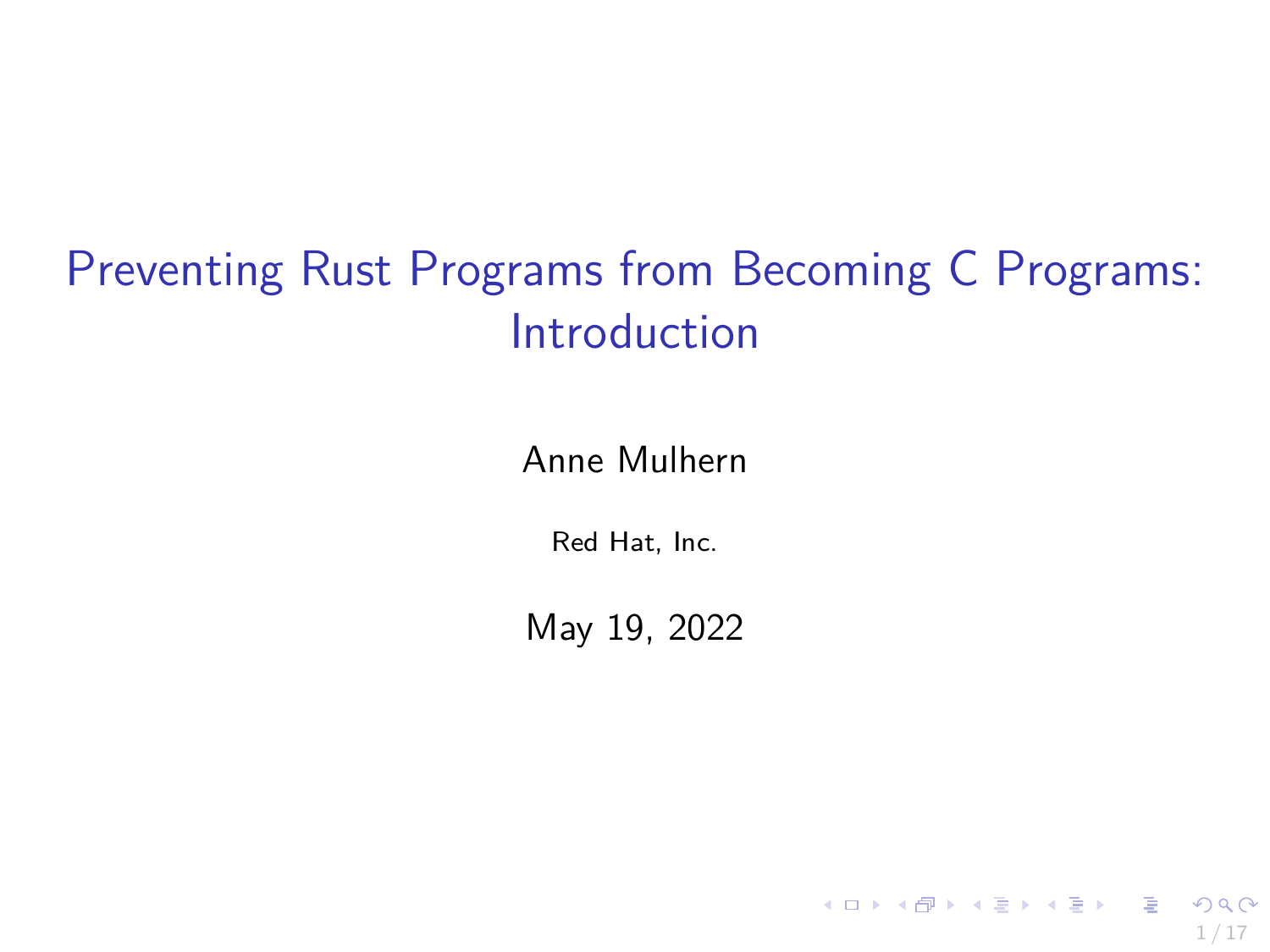#### Audience

Who should want to attend this talk?

- People who have a general interest in the Rust language.
- People who have experience with the Rust language and may be interested in Rust language analysis tools (other than those already provided by the Rust toolchain itself).
- People who write unsafe code in Rust and wonder if they can get some help with writing it correctly.
- People who have experience with programming in Rust and have encountered an error that can be traced to unsafety.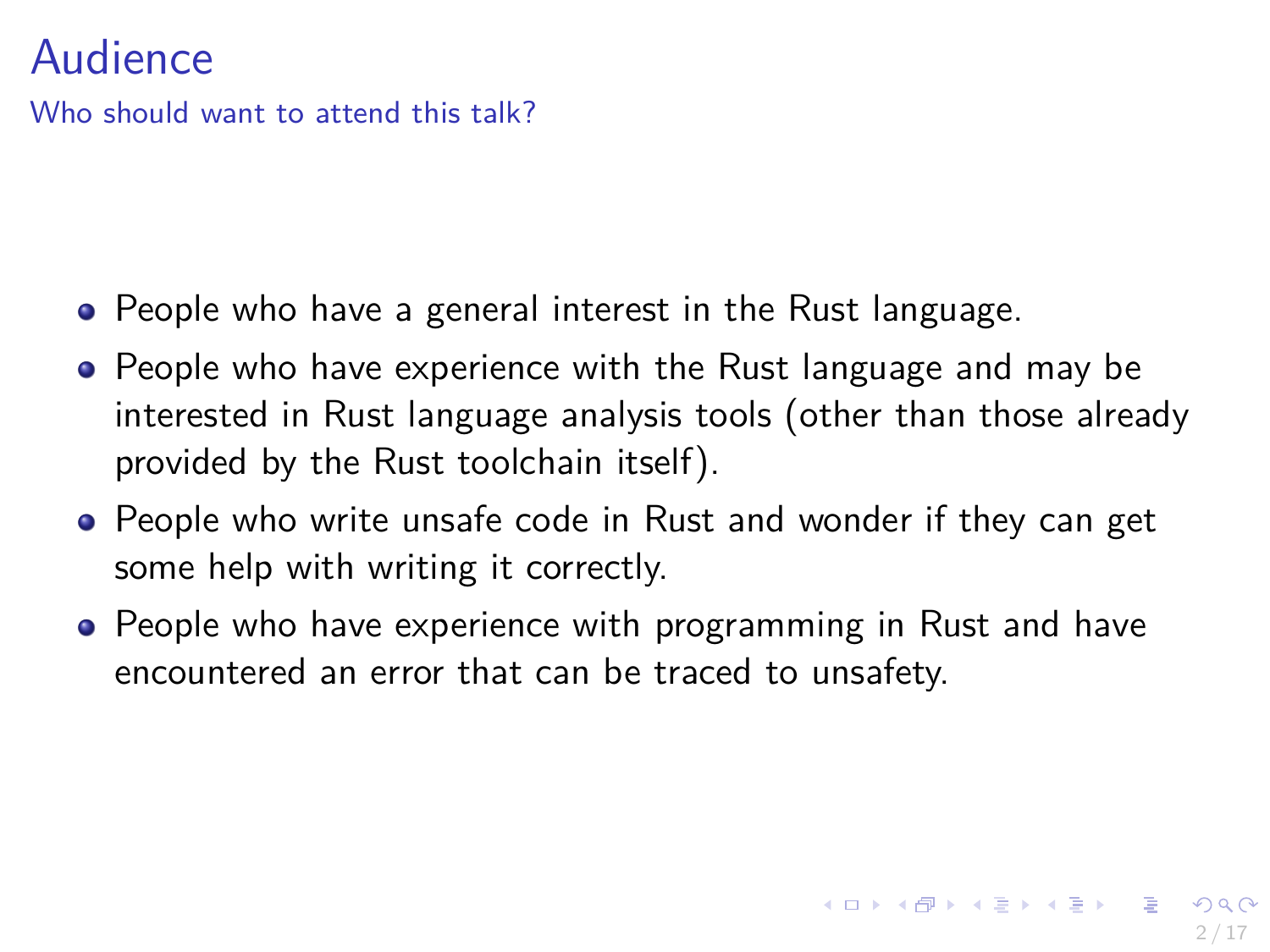#### Me Who is speaking right now?

- I go by "mulhern", not by my legal first name.
- I'm the  $Stratis<sup>1</sup>$  team tech-lead.
- I am not the principal researcher for this project; I proposed it.
- I have a Ph.D. in Computer Sciences.

 $1$ https://stratis-storage.github.io/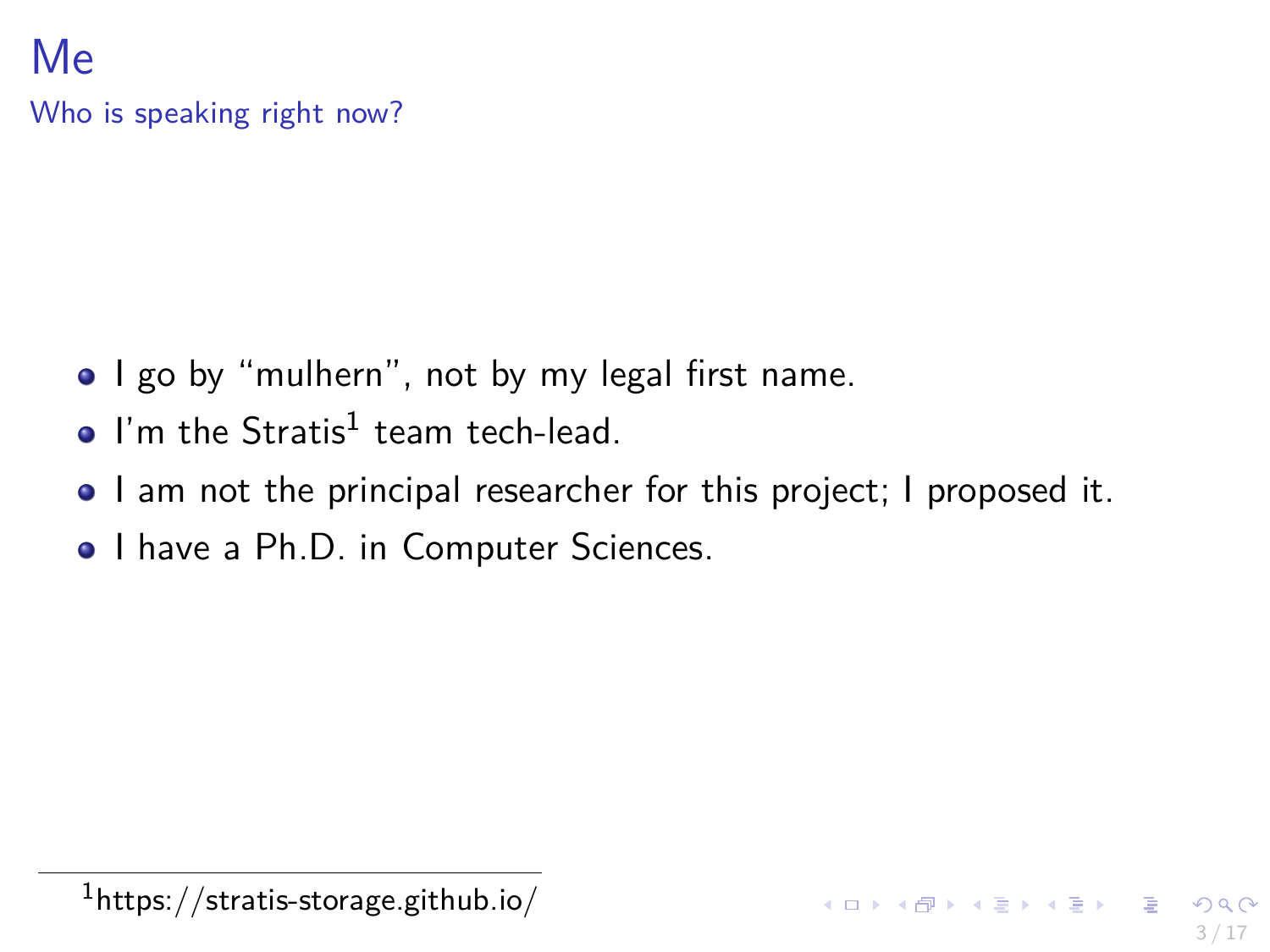## **Expectations**

What this talk will be like.

- You are encouraged to be forthcoming with your questions.
- I'll provide some background, then I'll yield the floor $^2$  to the principal researchers.

<sup>&</sup>lt;sup>2</sup> metaphorically speaking, of course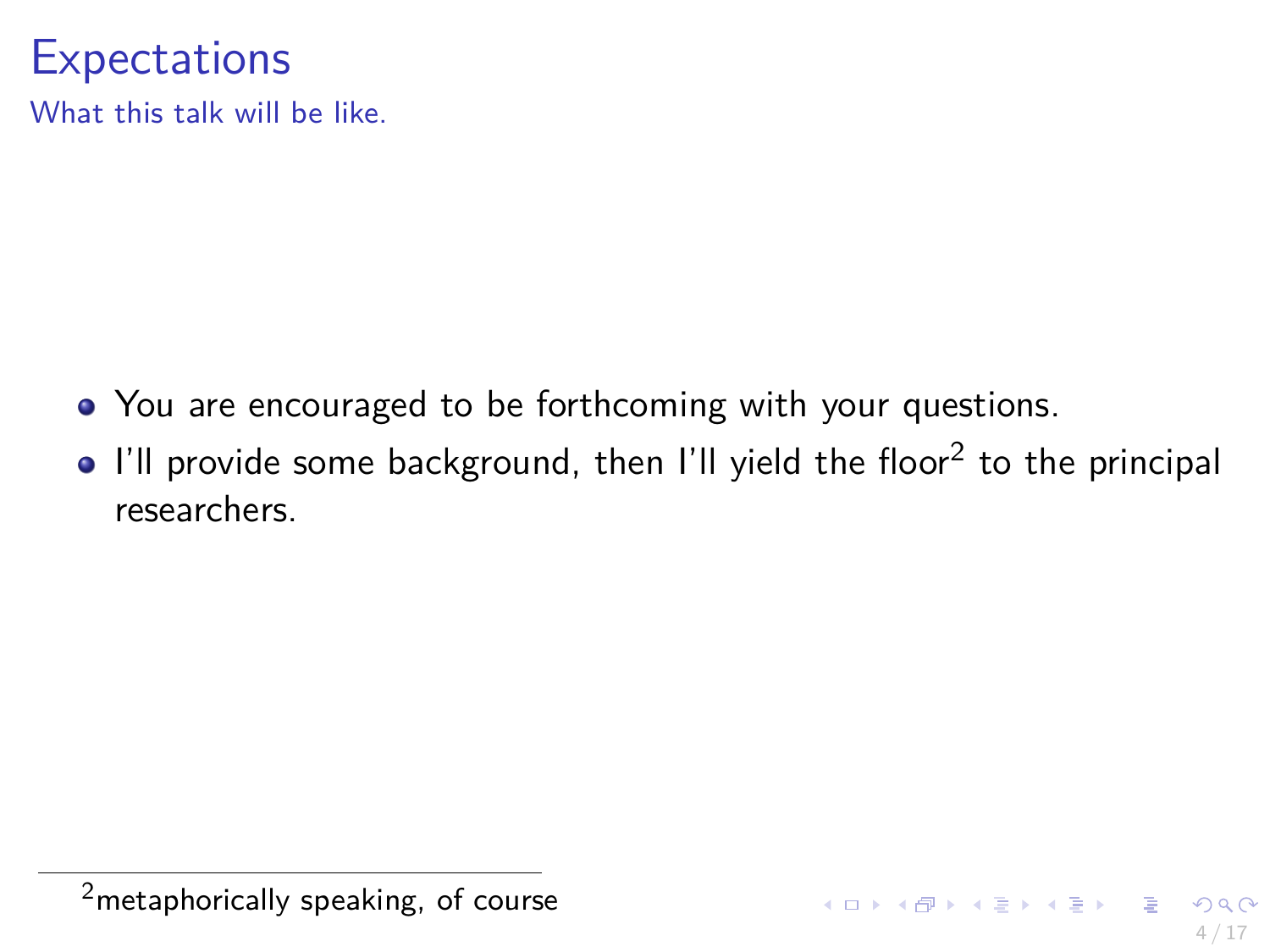# My Goal

Mostly, I was interested in demonstrating how great Rust is in spite of...

- Rust is quite hard to learn.
- Writing programs in Rust is fairly hard.
- Refactoring large Rust programs can be arduous.

5 / 17

K ロ ▶ K 個 ▶ K 글 ▶ K 글 ▶ │ 글 │ ◆) Q (◇

 $e$  etc.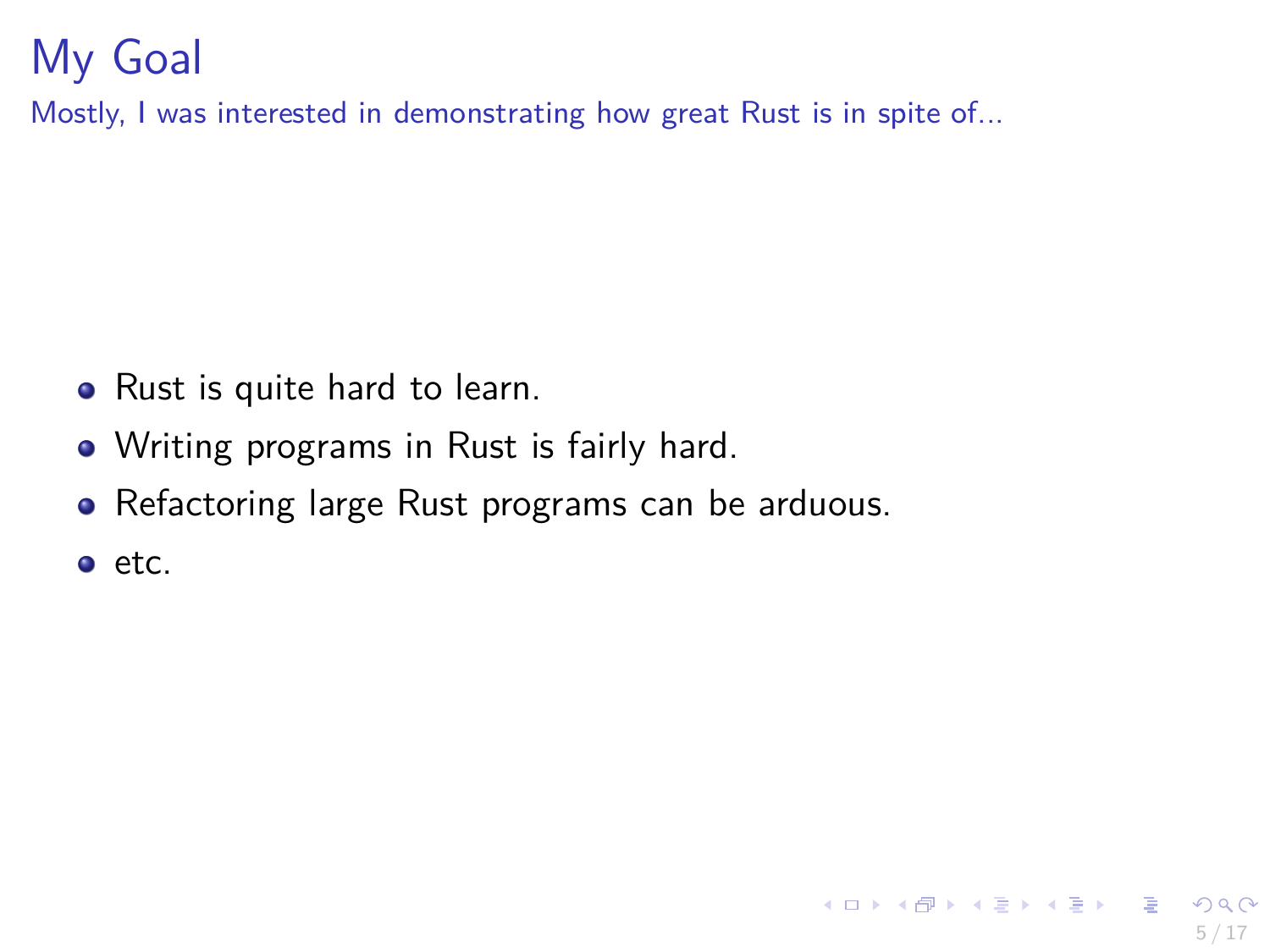## Why Rust?

What makes choosing to develop a project in Rust worth it?

- So many things I can't even begin to discuss them all.
- One way to begin is to compare the experience of developing in Rust with the experience of developing in other languages: developing in Rust is more fun than developing in other languages because virtually all "boring" bugs are eliminated.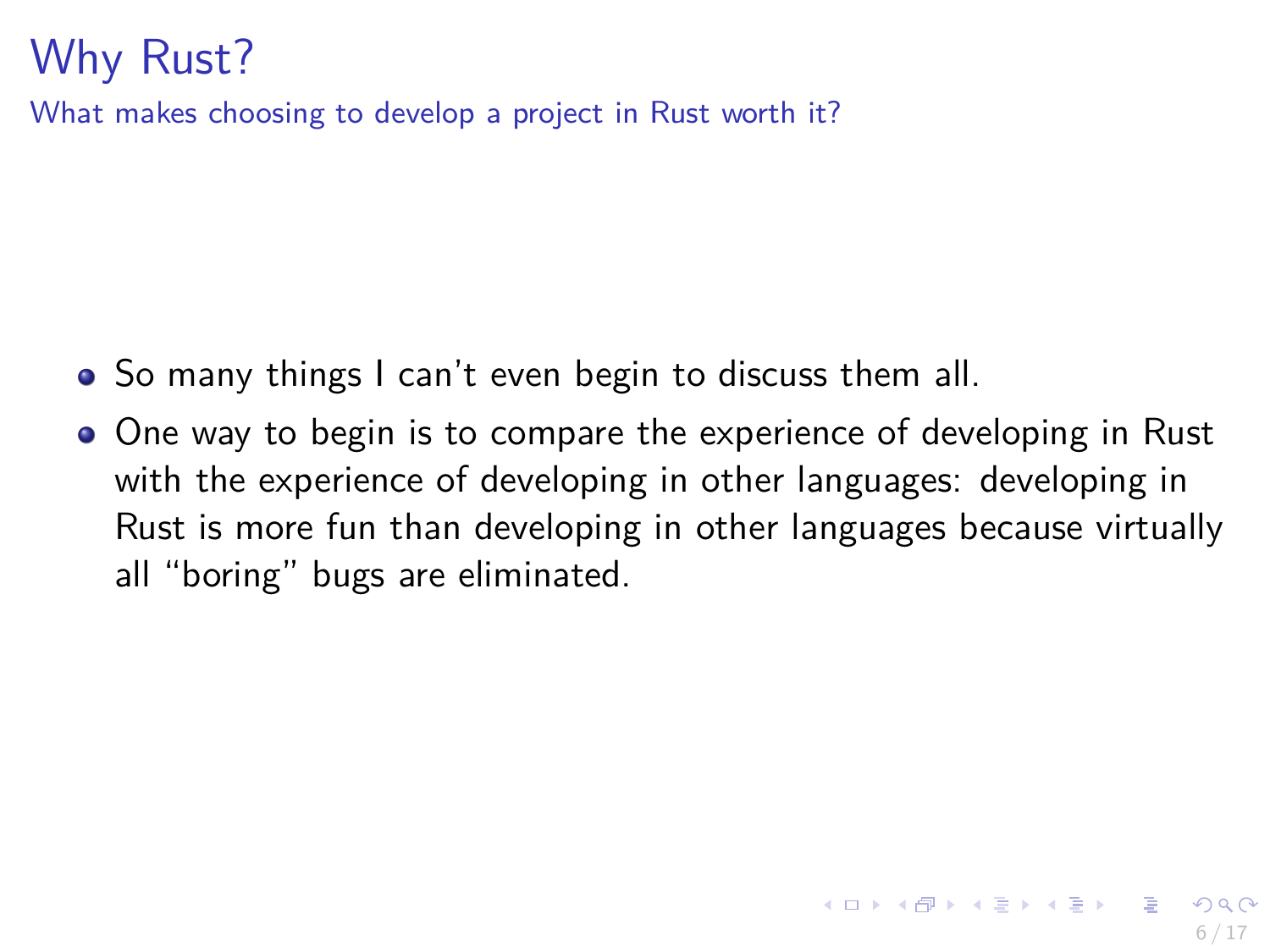#### Why not Python instead of Rust? What are the "boring" bugs characteristic of Python?

#### Type-error induced stack trace

T race back ( most r e c e n t c a l l l a s t ) : F i l e "\_main . py " , l i n e 4 3 , i n t h e\_ f u n c r e s u l t . f u n c ( r e s u l t ) F i l e "/ \_ p a r s e r . py " , l i n e 8 9 , i n w rapped\_ func c h e c k \_ v e r s i o n ( ) F i l e " \_ v e r s i o n . py " , l i n e 3 9 , i n c h e c k \_ v e r s i o n v e r s i o n = Manager0 . Pet ( g e t \_ o b j e c t (TOP\_OBJECT) ) A t t r i b u t e E r r o r : t y p e o b j e c t ' V e r s i o n ' ha s no . . .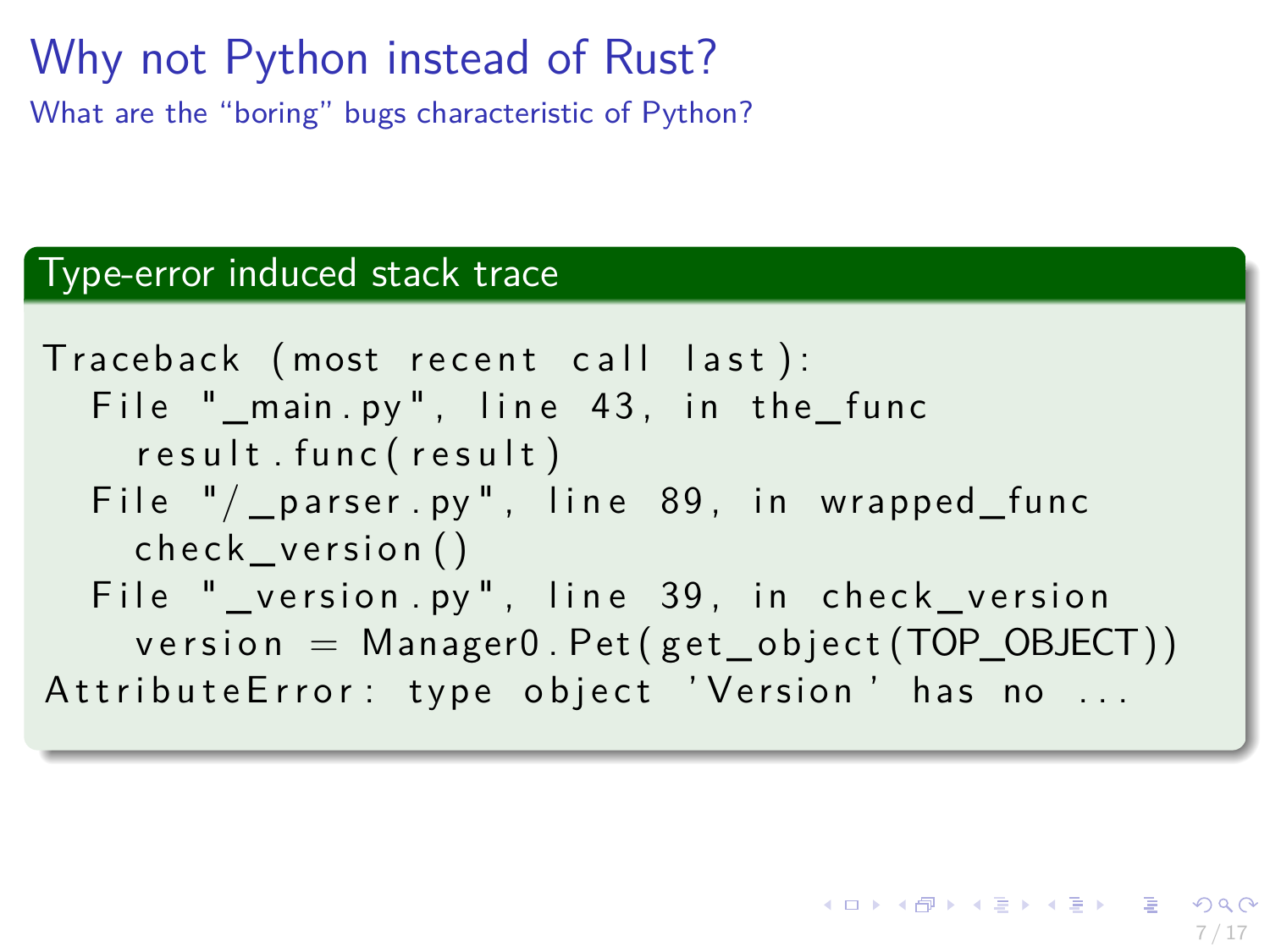# Why not C instead of Rust?

What are the "boring" bugs characteristic of C?

Memory errors

Segmentation fault (Core dumped)

メロトメ 御 トメ 差 トメ 差 トー 差  $209$ 8 / 17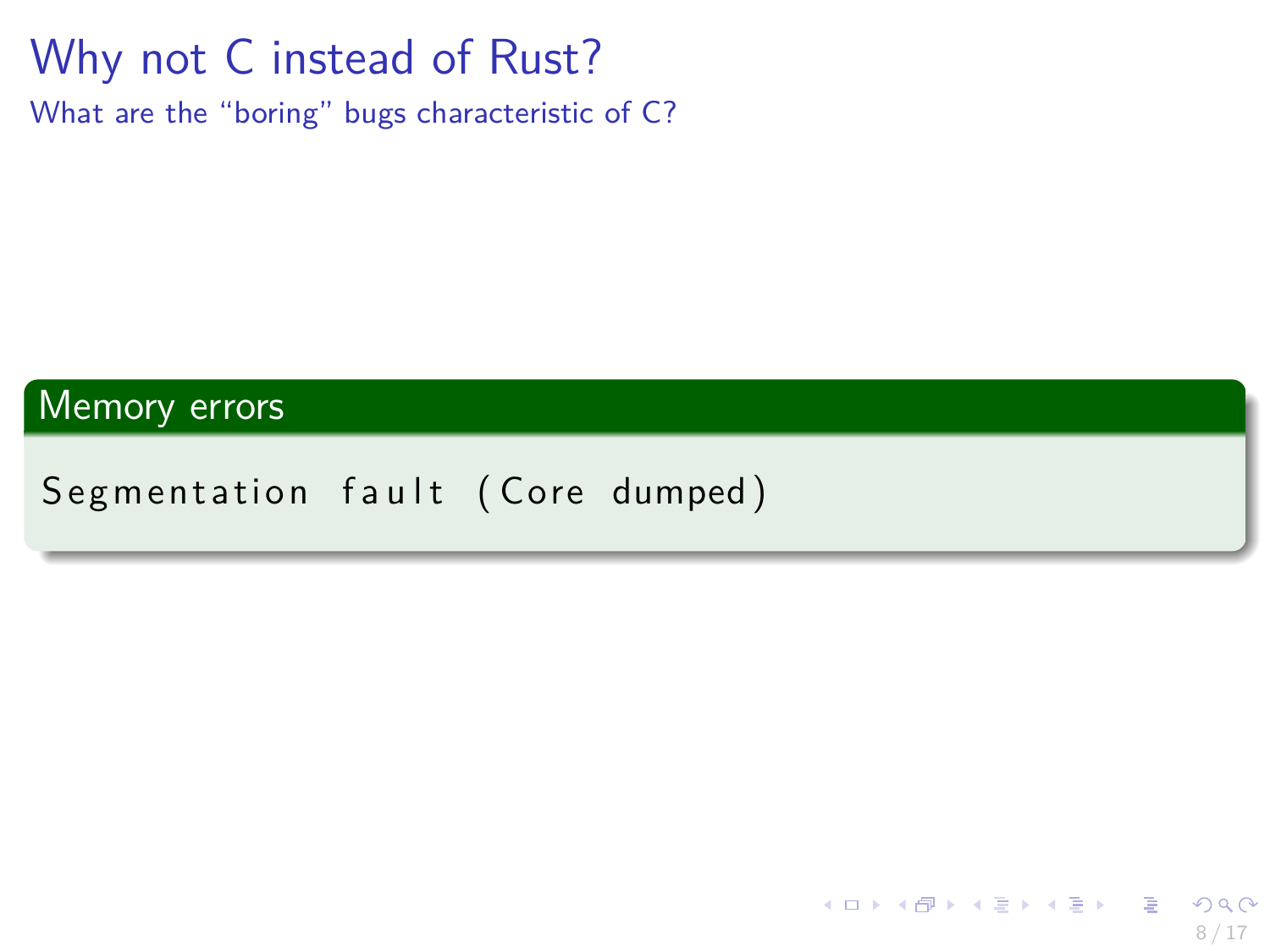#### These don't happen in Rust

So much less tedium

- Rust has:
	- $\triangleright$  a flexible and expressive type-system with static checking (like O'Caml, Haskell, etc.)
	- $\triangleright$  a borrow checker (no other production language that I know has this)

9 / 17

メロトメ 御 トメ 差 トメ 差 トー 差

**•** Developing software projects in Rust is more fun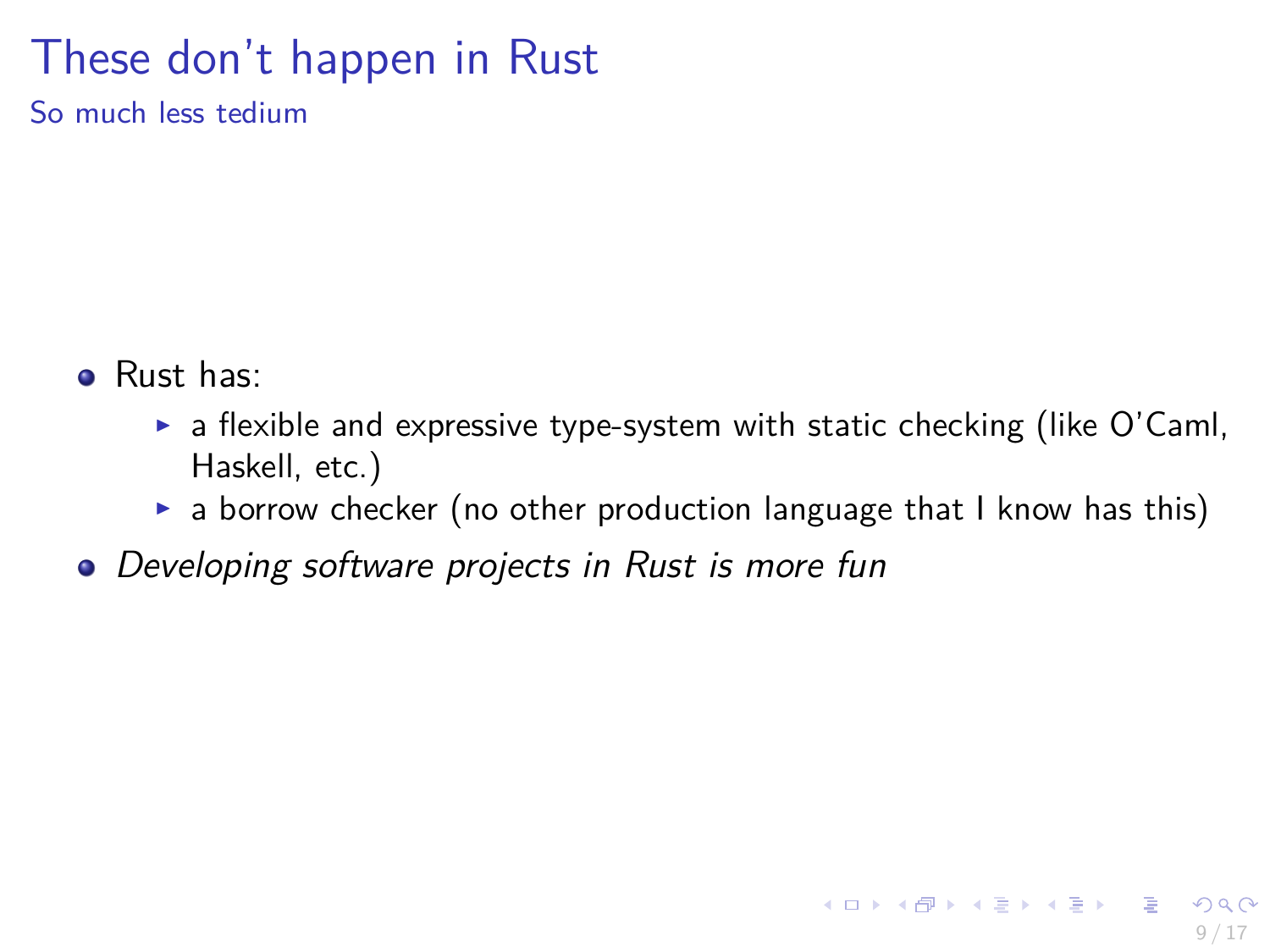## We ended up focusing on C for comparison

Rust has a special relationship with C

• It is a "systems language", it is frequently used in the same domain. Rust "includes" C.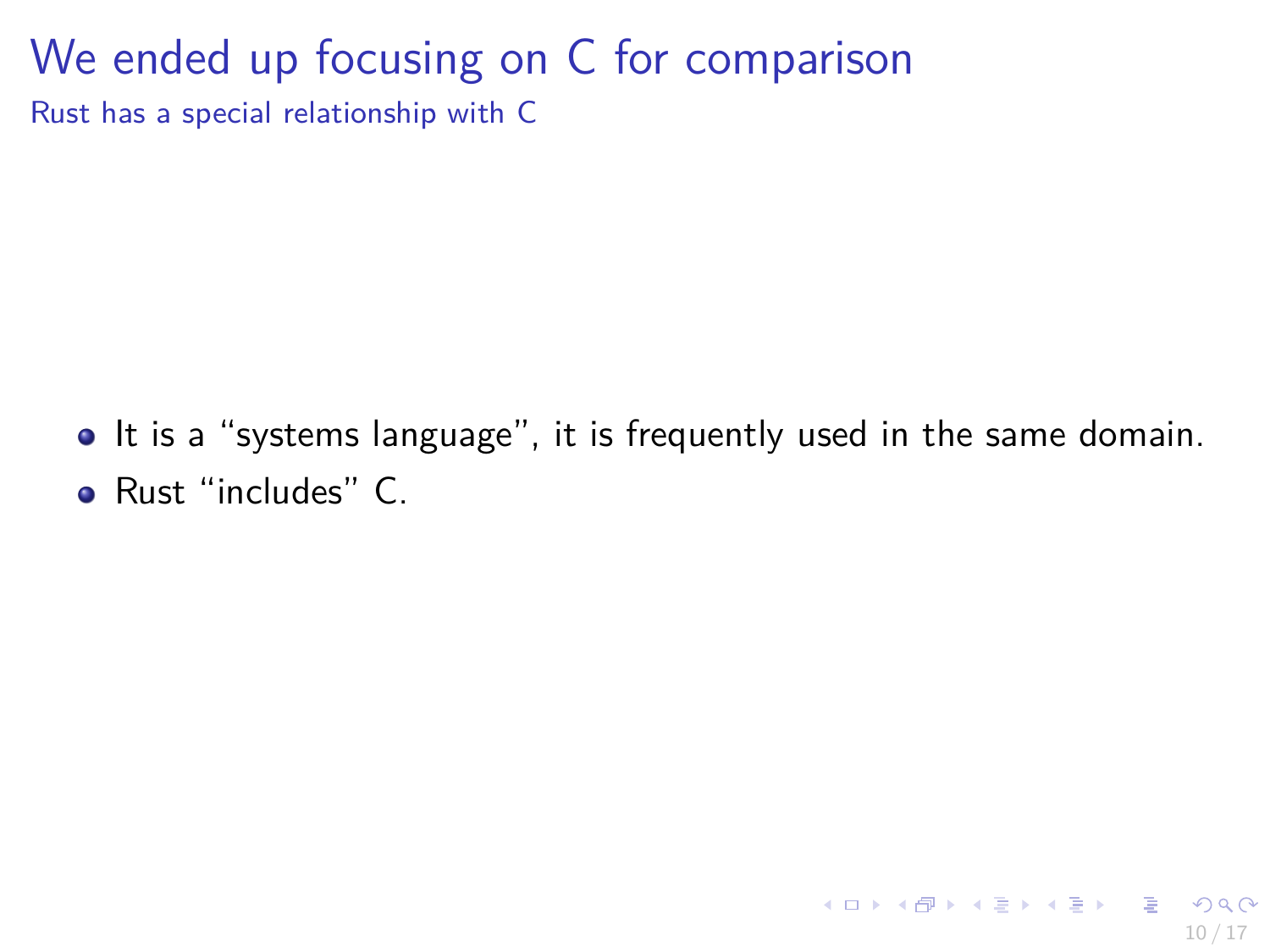#### $Rust = Rust + C$

Rust has unsafe blocks.

#### A typical Rust function with unsafety

```
fn my_func(v: &'a Value) \rightarrow Result <(), Error > {
     let ptrs = unsafe {
          slice :: from raw parts (v. things,
                                    v. count as usize)
     \} ;
     let mut stuff = Vec::new();
     for ptr in ptrs \{stuff . push (unsafe \{ \ldots ptr \ldots });
     }
     . . .
}
```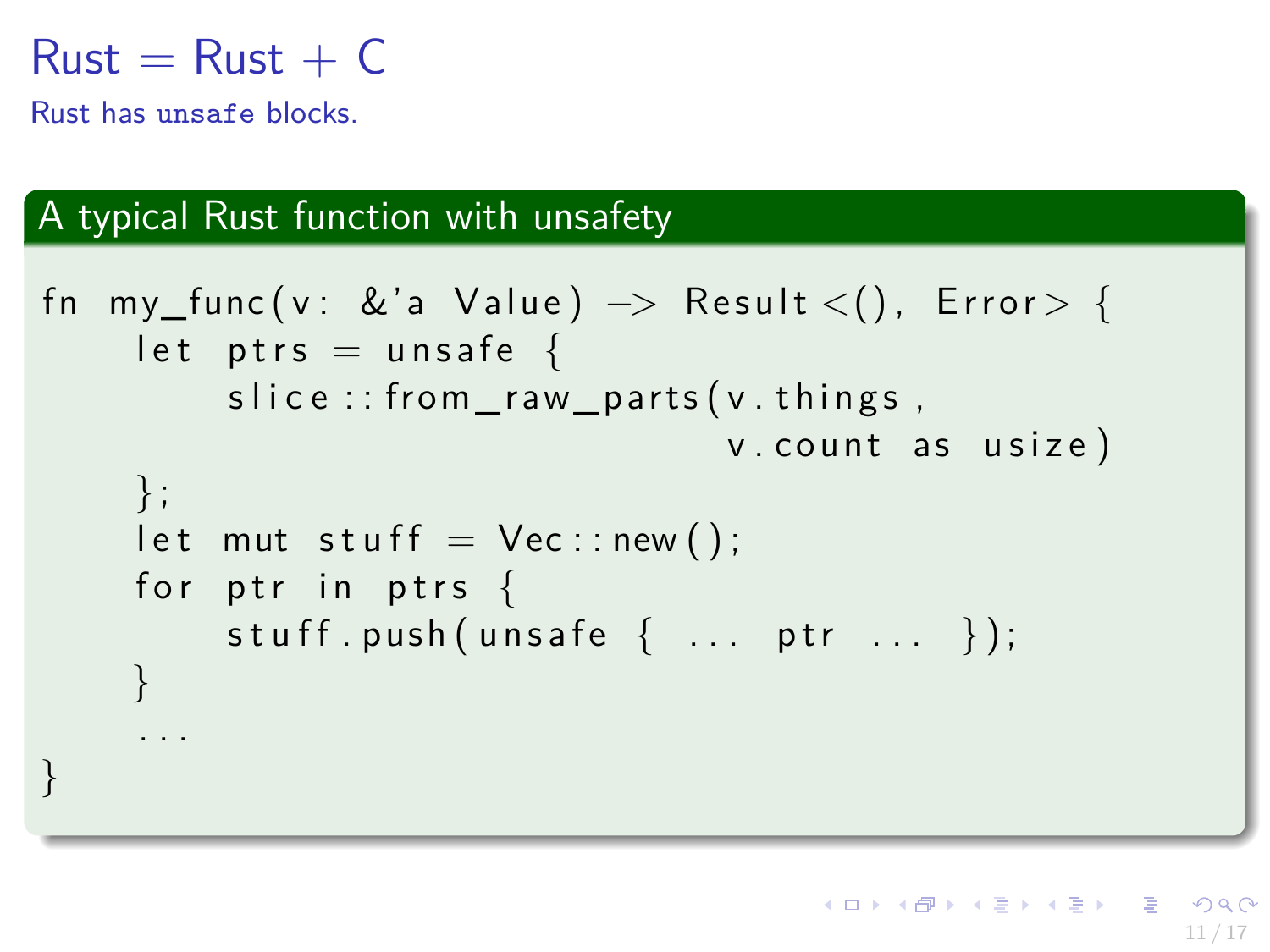Why use unsafe? Why get C in your Rust code?

- Wrapping C libraries
- Optimizing data structures

12 / 17

K ロ ▶ K 個 ▶ K 글 ▶ K 글 ▶ │ 글 │ ◆) Q ( º

o etc.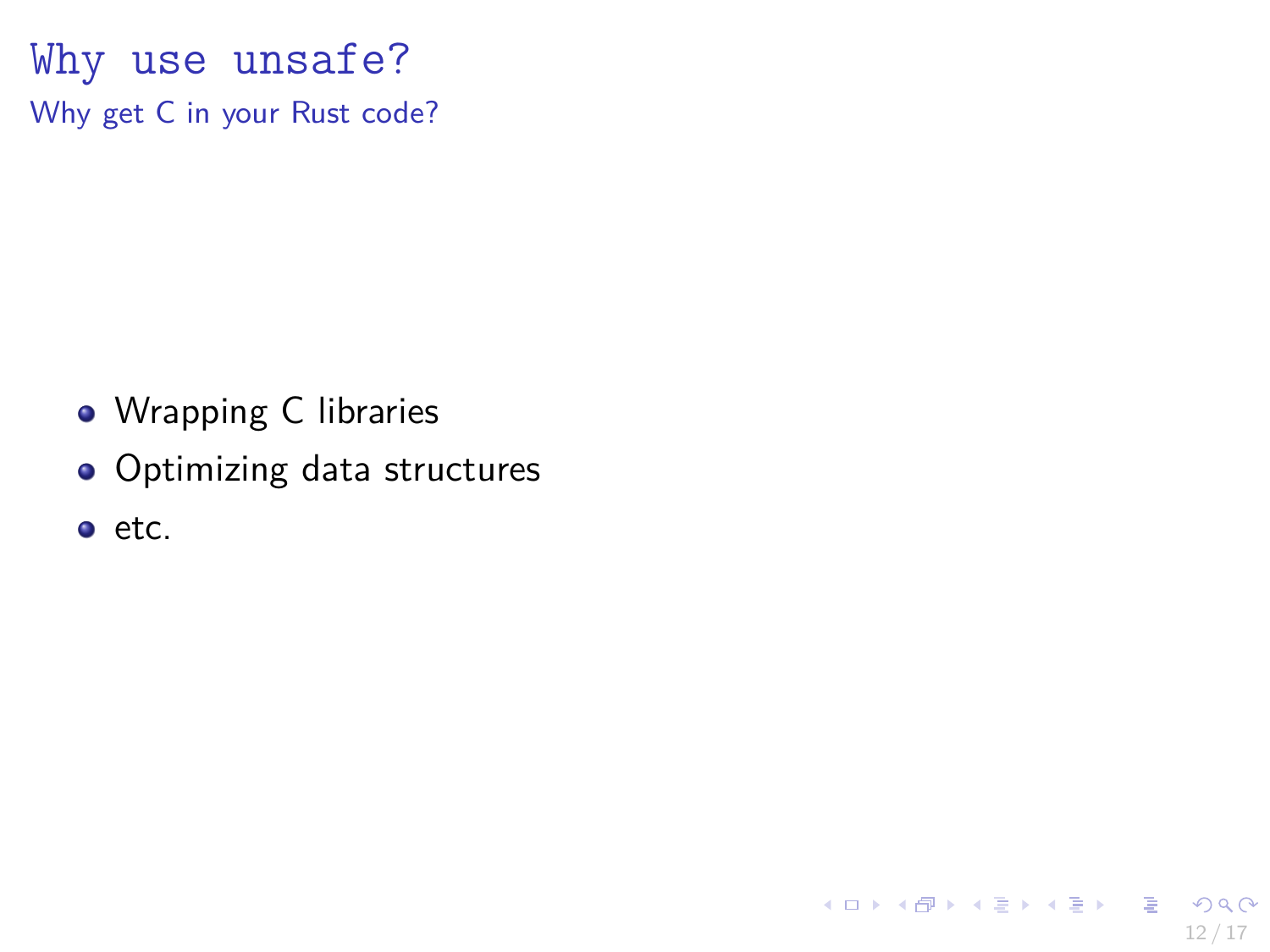## Rules for unsafe

What is unsafe code and how is unsafety propagated?

- **•** Base case:
	- $\triangleright$  operations that are by definition unsafe (the C-like operations)
	- $\blacktriangleright$  declared unsafe:
		- $\star$  any unsafe function
		- $\star$  any unsafe block
- **•** Inductive case: If a function invokes an unsafe function then:
	- $\triangleright$  the invoking function must also be marked as unsafe OR
	- $\triangleright$  the invocation must be within an unsafe block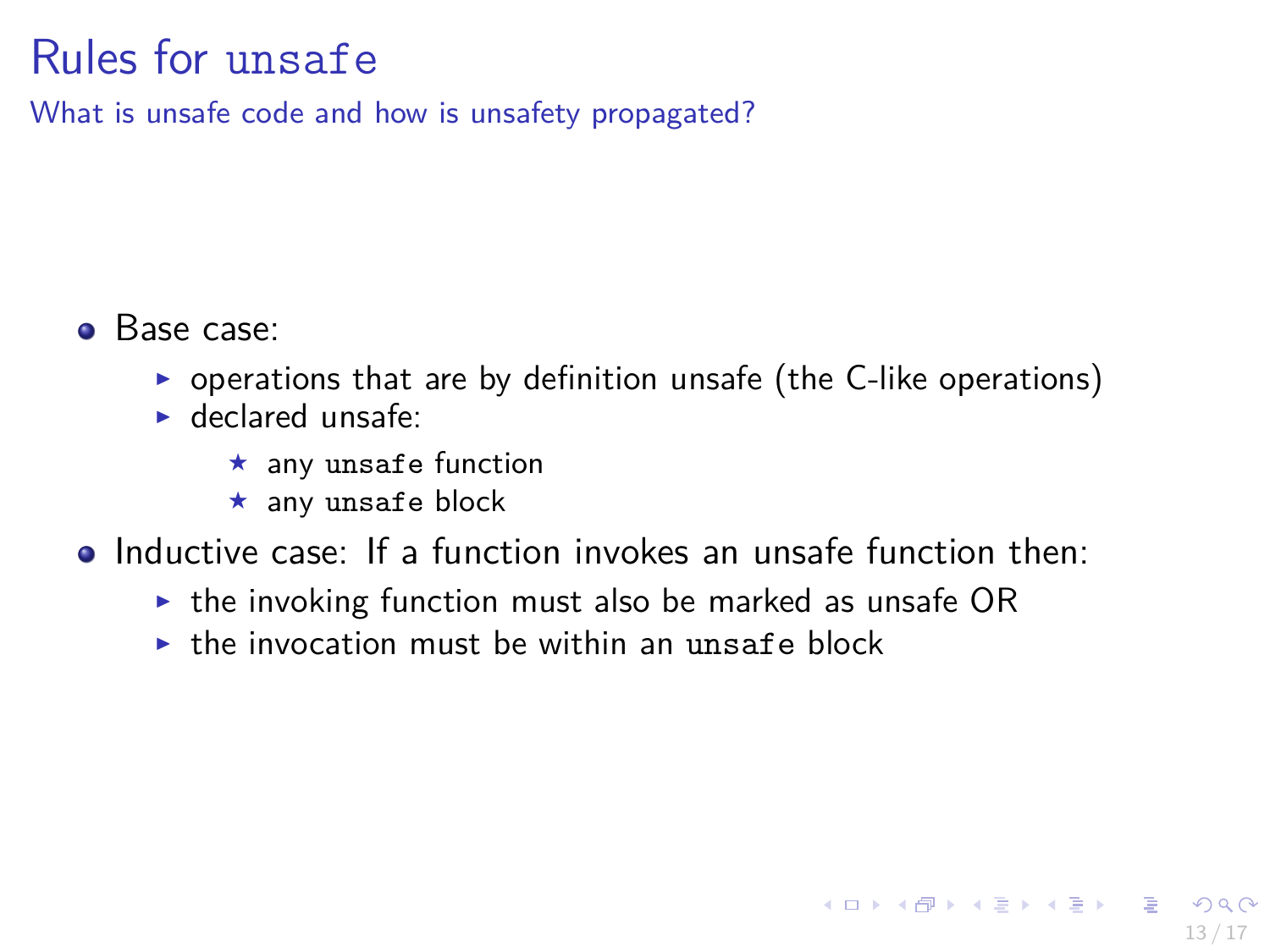## Goals with unsafe

What should you, as programmer, aim for, when writing a library that includes unsafety?

- Minimize the static size of the unsafe code, to make reasoning about it easier.
- Ensure that code that is not labelled unsafe meets the expectations that programmers have of pure Rust.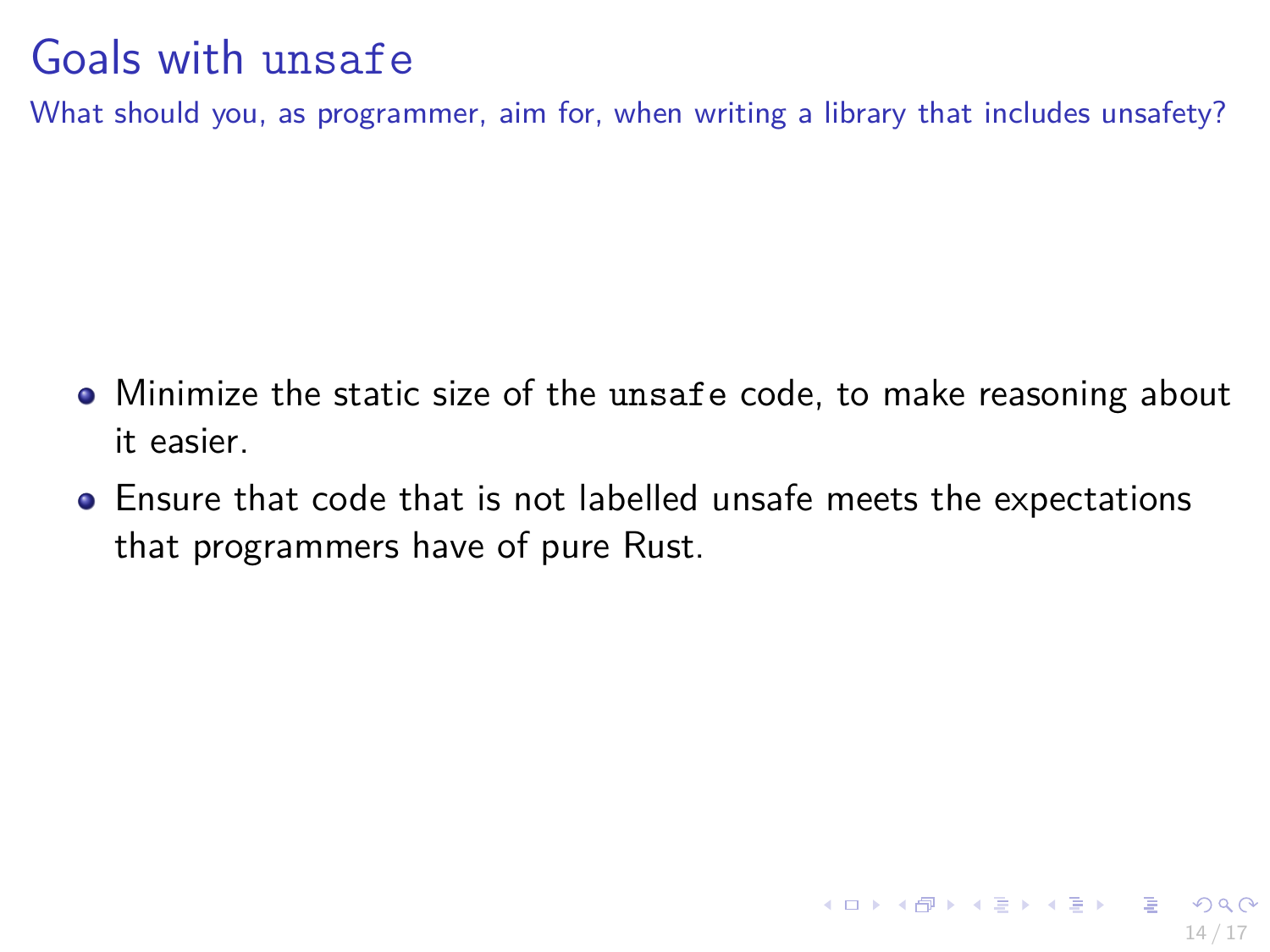#### Pitfalls with unsafe

Can you, as a programmer, err, so that programming in Rust is no better than programming in C?

• You can allow the unsafety to escape and be present in your functions that are not labeled unsafe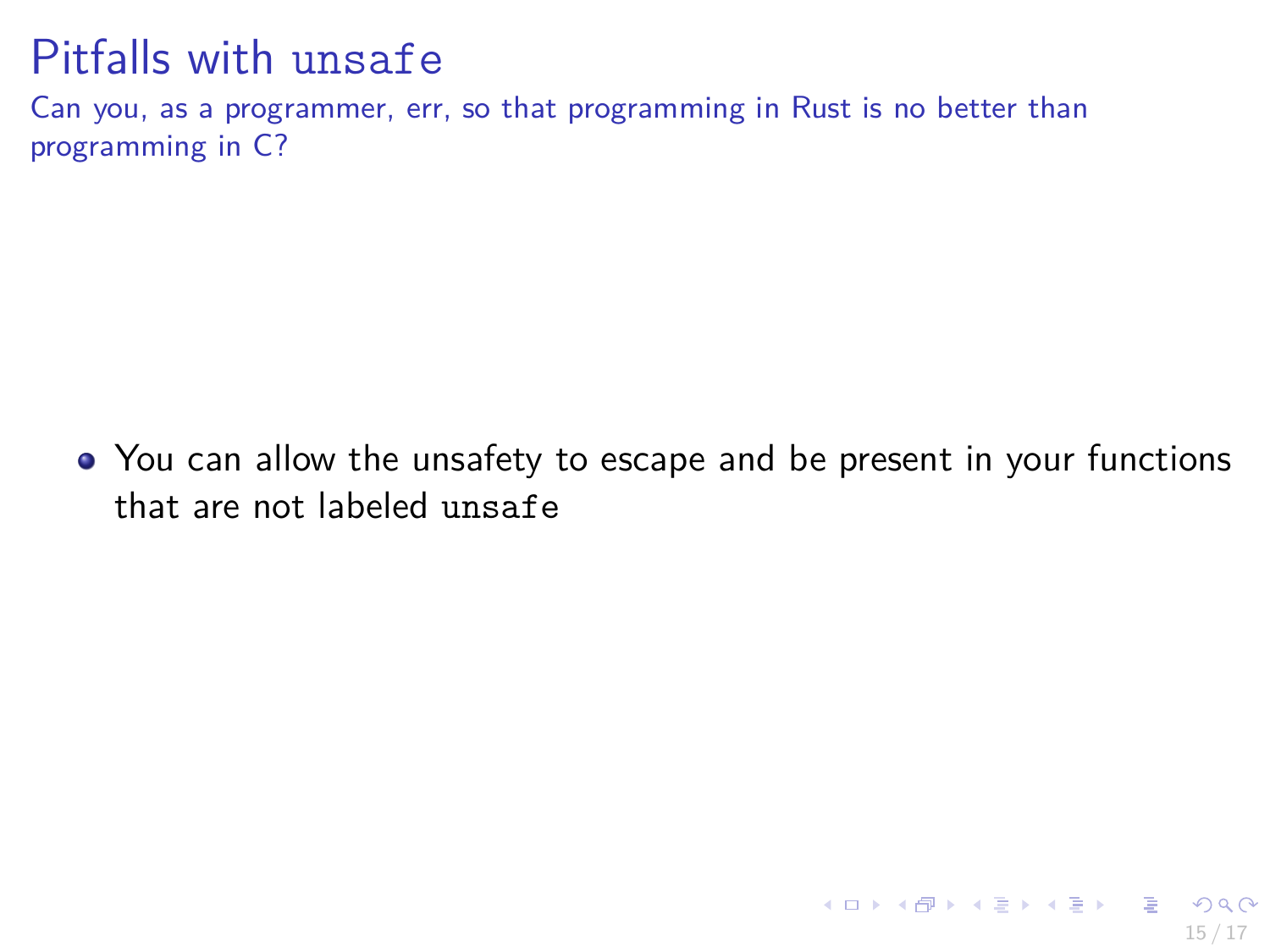# Are real programs vulnerable?

Am I making a big deal out of nothing?

- There are 5900 occurrences of the unsafe keyword in the source of the code that stratisd<sup>3</sup> depends on.
- There is a database of Rust security vulnerabilities $\rm ^4$ , a signficant proportion are the kinds of unsafety, i.e., boring bugs that I've just discussed.

<sup>3</sup>The principle application of the Stratis project.

<sup>4</sup><https://rustsec.org/advisories/>